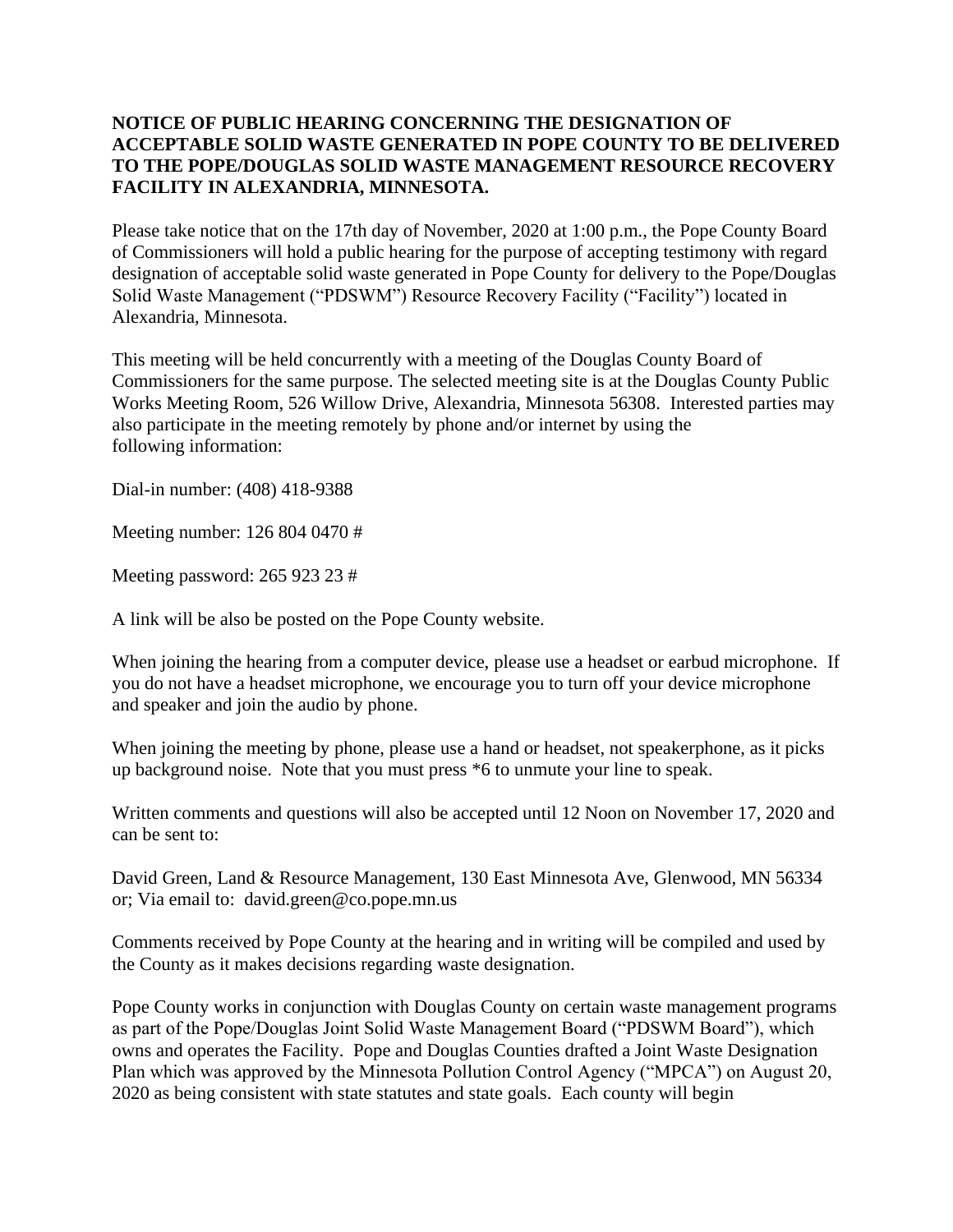implementing waste designation through the adoption of a waste designation ordinance that will be brought before each county board and the MPCA for approval at a later date. The Joint Designation Plan and other information regarding waste designation and waste management in Pope and Douglas Counties are available at www.popedouglasrecycle.com.

PDSWM will attempt to negotiate waste delivery agreements with waste haulers and self-haulers for the delivery of acceptable solid waste to the PDSWM Facility. Solid waste that is acceptable at the Facility ("Acceptable Waste") delivered pursuant to a waste delivery agreement with PDSWM will be exempt from the waste designation ordinances. Haulers under contract will be able to deliver Acceptable Waste to PDSWM at a contract tipping fee ("Contract Rate") that is projected to be \$20.00/ton lower than the future standard gate fee ("Gate Rate").

PDSWM anticipates that waste designation, along with anticipated improvements to the Resource Recovery Campus, will yield an increase in the amount of solid waste processed and recycled, while reducing the amount sent to landfills.

A portion of the processed solid waste is converted to marketable energy by means of steam produced through the combustion process. This steam is supplied to the neighboring 3M Abrasives Plant, Alomere Health, and Alexandria Technical and Community College. Excess steam is run through two turbine generators to produce supplemental electricity that is used at the Facility. Recyclable materials sorted from Acceptable Waste are sent to various markets and receive the market price, which varies depending upon market conditions.

Consistent with the Joint Waste Designation Plan:

I. Waste designation will apply to the entire geographic area (service area) of Pope County.

II. The point of delivery for Acceptable Waste subject to the designation ordinance will be the PDSWM Facility, which is located at 2115 Jefferson Street, Alexandria, MN 56308. All generators and haulers subject to designation (and not party to a waste delivery agreement with the PDSWM) will be required by the designation ordinance to deliver, or cause to be delivered, all Acceptable Waste they collect and/or generate in Douglas County to the PDSWM Facility.

III. PDSWM plans to continue processing of Acceptable Waste at the Facility, which has been processing solid waste and recyclables for over 30 years. There, certain recyclable materials will continue be removed from the incoming Acceptable Waste, and the remainder will be processed into fuel for the Facility for energy recovery. A small portion of waste, in the form of process residue or bypass reject material, will be sent to landfills.

IV. Waste designation will apply to all solid waste generated in Pope County that is acceptable for processing at the Facility. Acceptable Waste will not include the following:

A. Unacceptable Waste, which are wastes that cannot be accepted at the Facility;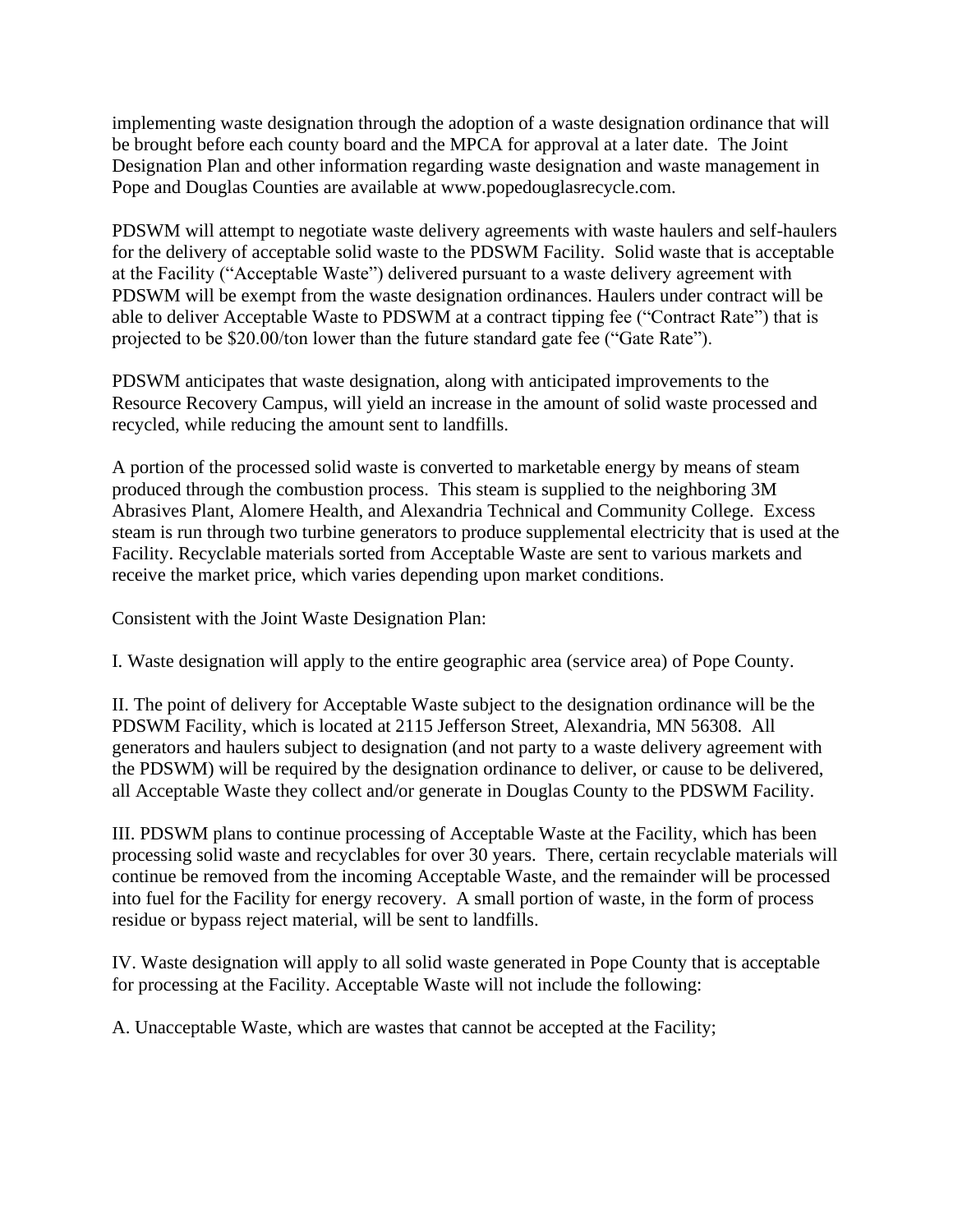B. Materials that are separated from solid waste and recovered for reuse in their original form or for use in manufacturing processes (this does not include the treatment of waste after collection for the purpose of composting);

C. Materials that are processed at another resource recovery facility at the capacity in operation at the time the Joint Designation Plan was approved by the MPCA;

D. Materials that are separated at a permitted transfer station or recycling facility located within Pope County for the purposes of recycling the materials if:

1. the transfer station was in operation on January 1, 1991; or

2. the materials were not being separated for recycling at the PDSWM Facility at the time the transfer station began separation of the material.

E. Recyclable materials that are:

1. being recycled, and residuals from the recycling if there is at least an 85 percent volume reduction in the solid waste processed at the recycling facility or transfer station and the residuals are managed as a separate waste streams; or

2. separated for recycling at a transfer station outside the County that meet the volume reduction and residual management criteria above, and that have been excluded pursuant to the process in Minn. Stat. § 115A.84, subd. 5.

F. Acceptable Waste otherwise subject to designation but that is delivered to the Resource Recovery Facility pursuant to a waste delivery agreement; and

G. Waste materials excluded pursuant to Minn. Stat. § 115A.84, subd. 4 or § 115A.893.

V. Acceptable Waste generated in 2019 is estimated to have been approximately 33,000 tons for Douglas and Pope County combined. In 2019, only 27,300 tons were delivered to the PDSWM Facility from Douglas and Pope Counties combined.

VI. PDSWM operates as a joint powers board, with revenue collected from tipping fees covering facility expenses. Fees charged for waste delivery to the Facility will be at the amounts adopted by the PDSWM, as amended from time to time, with adequate notice of rate changes provided to haulers and the public. PDSWM shall provide notice of any anticipated increase in the tipping fee by September 30 of each year to be effective the following January 1. PDSWM has an estimated tipping fee schedule (below) that identifies projected tipping fees from 2021- 2031. PDSWM has adopted a policy that haulers that enter into a waste delivery agreement will pay a Contract Rate that will be approximately \$20.00 per ton less than the Gate Rate.

Estimated Tipping Fees

Contract Rate Gate Rate